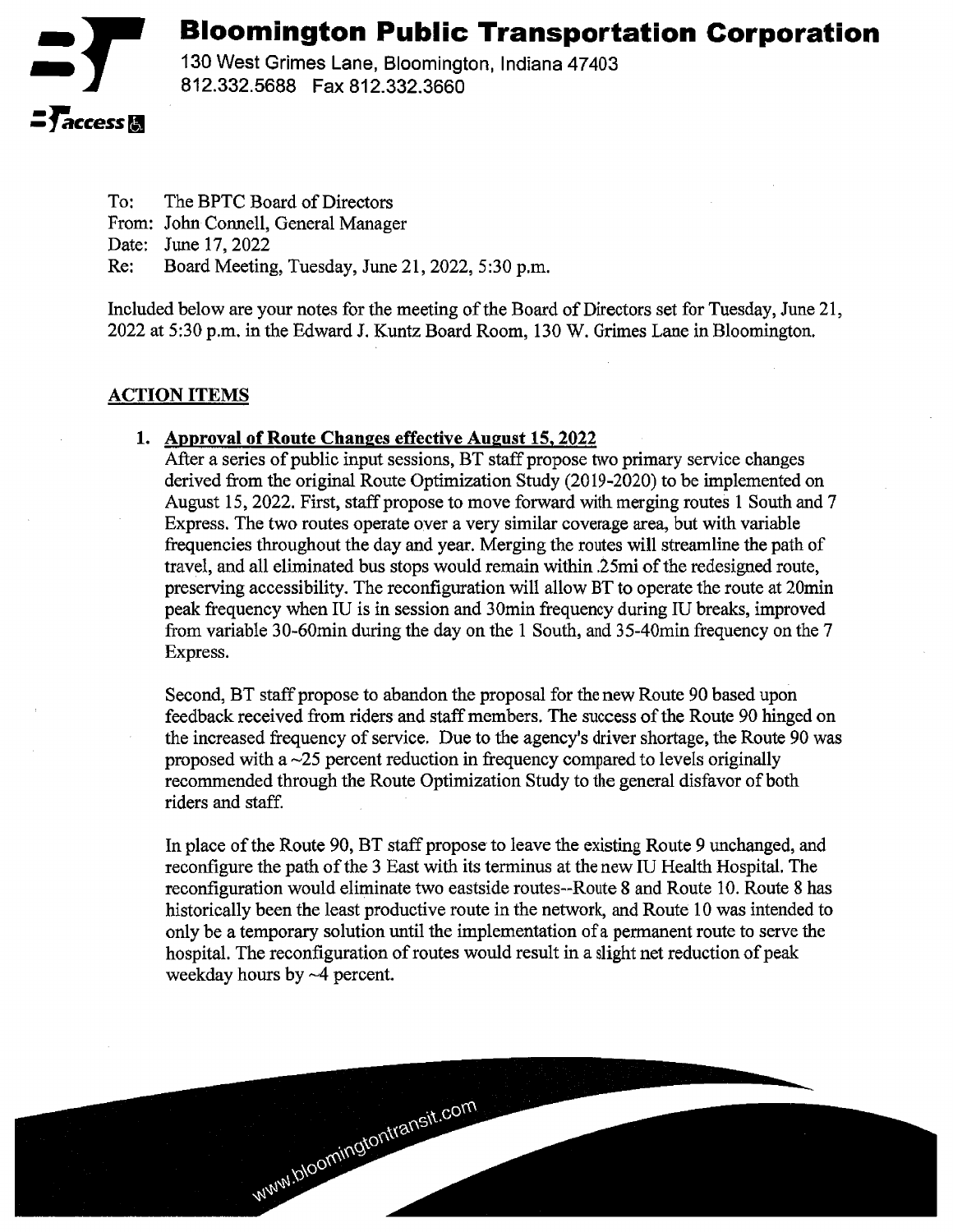**2. Resolution 22-13. a resolution declaring BPTC vehicles, number 0509. 0658,1451, 1452, as surplus, and two obsolete alternators as scrap and surplus and authorizing the BPTC General Manager to dispose of such vehicles and items in accordance with BPTC Procurement Policies.**

One 2006 hybrid transit bus, two 2014 Access buses, one 2007 SUV staff vehicle, and two bus alternator cores are scheduled for disposal upon board approval. The vehicles will be listed online through Public Surplus.com, a web based government surplus auction system. The two alternators will be sold as scrap.

# **3. Resolution 22-14, a resolution declaring BPTC bus #969 as total loss and authorizing the BPTC General Manager to dispose of said vehicle in exchange for proceeds paid bv the Auto Liability Insurer to BPTC.**

Bus #969 was involved in an accident on 01/29/2022 resulting with a significant amount of damage to the bus. The estimate for repairs was \$41,611.79, however, given the age of the vehicle and the cost for the repair, the insurance company deemed the bus a total lost. In order to settle the claim, BPTC must relinquish title of vehicle in exchange for the settlement payment of \$41,611.79.

# **4. Discussion of Fuel Costs and 2023 Budget**

BPTC budgeted an average price of \$2.75 per gallon of fuel for 2022. Below is breakdown of the fuel cost BPTC has incurred since January 2022.

| <b>MONTH</b> | <b>GALLONS</b> | <b>PRICE/GALLON</b> | TOTAL       |
|--------------|----------------|---------------------|-------------|
| JANUARY      | 17311.90       | \$2.66\$            | \$45,963.09 |
| FEBRUARY     | 18099.80       | \$2.98              | \$53,883.10 |
| <b>MARCH</b> | 19599.00       | \$3.73              | \$73,006.28 |
| <b>APRIL</b> | 19304.40       | \$3.92              | \$75,576.73 |
| MAY          | 15773.80       | \$4.30              | \$67.764.24 |

As you see, we will be significantly over budget for fuel if costs do not fall significantly. Christa will discuss the impacts of the fuel cost on this year's budget and on the 2023 budget during the meeting. We will also discuss some preliminary concepts for inclusion in the 2023 budget.

# **5. Quarterly Review Report of RATP Dev\General Manger.**

In accordance with the contract between BPTC and RATP Dev, Board members Hartman and Horn will report on the quarterly performance review of the General Manager.

# **PROJECT UPDATES:**

- \* Working session of the Board of Directors: The working session of the Board of Directors is scheduled for Wednesday, June 22, 2022;
	- o 12:00 pm 1:00 pm WSP, Alternative Fuel & Infrastructure Presentation<br>
	o 1:00pm 2:00 pm N-Momentum, IT Assessment Presentation
	- o  $1:00 \text{pm} 2:00 \text{pm}$  N-Momentum, IT Assessment Presentation<br>o  $2:00 \text{pm} 3:00 \text{pm}$  FourSquare, Kick-Off meeting for Strategic
	- FourSquare, Kick-Off meeting for Strategic Plan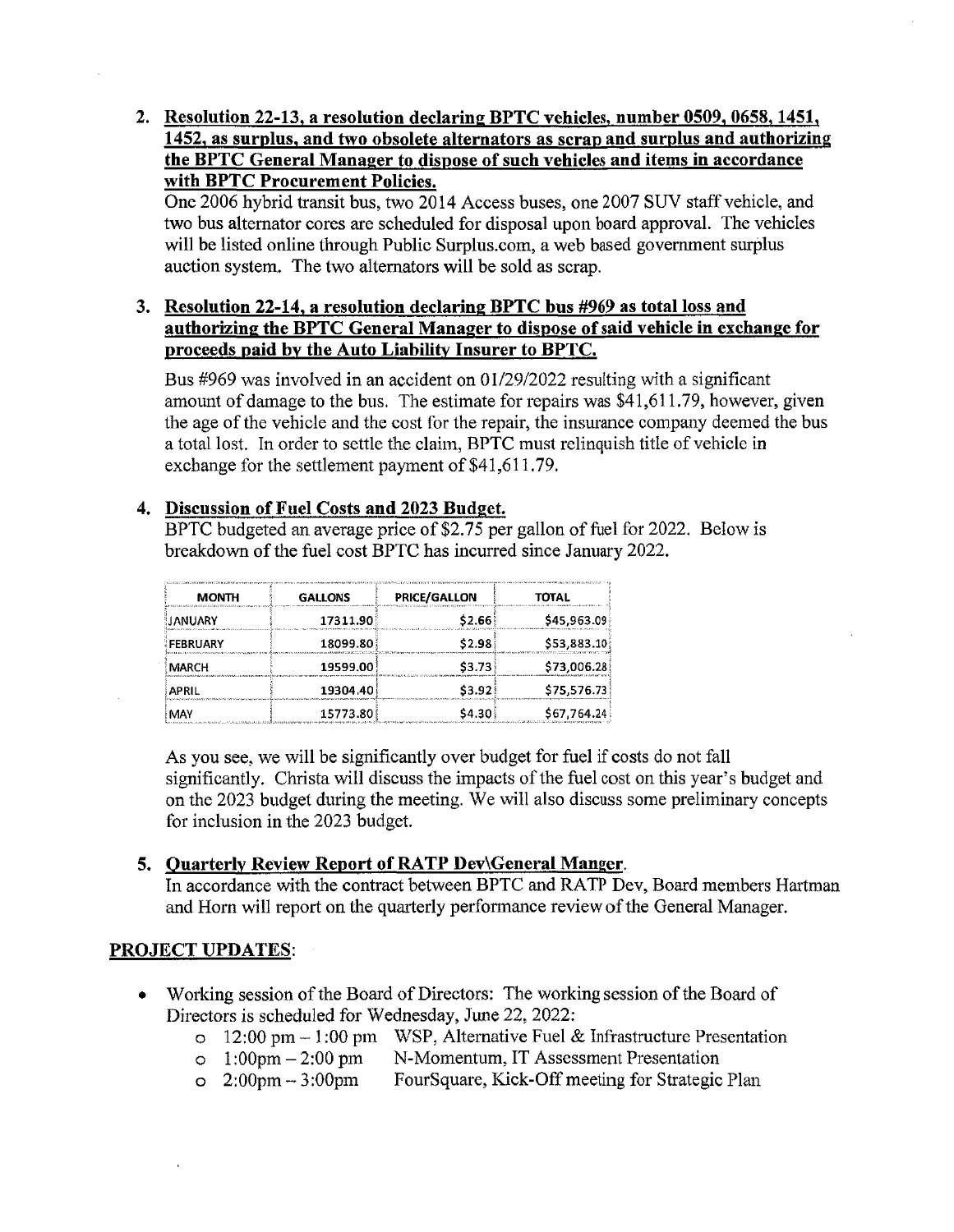# **AGENDA**

**Bloomington Public Transportation Corporation (BPTC)**

**Tuesday, June 21, 2022**

**130 W. Grimes Lane, Bloomington, IN 47403**

**Conference Room, 5:30 P.M**

**The June 21, 2022 Board meeting will be a hybrid meeting with the ability for Board members and/or the public to attend the meeting in-person or virtually at the (ink below:**

**Join Zoom Meeting [https://us02web.zoom .us/i/81227910370? Dwd=ZzhiZ2xiRmViTTVnOStERXh5YnZQZzQ9](https://us02web.zoom_.us/i/81227910370?_Dwd=ZzhiZ2xiRmViTTVnOStERXh5YnZQZzQ9)**

**Meeting ID: 812 2791 0370 Passcode:585731**

#### **PUBLIC MEETING 2008/21/2022**

- I. ROLL CALL
- II. OLD BUSINESS-
	- 1. Approval of Route Changes Zac Huneck
	- 2. Uber/Lyft Micro-Transit Pilot program launch June 27<sup>th</sup>,
- III. APPROVAL OF MINUTES May 17, 2022
- IV. NEW BUSINESS ACTION ITEMS
	- 1. Resolution 22-13, a resolution declaring BPTC vehicles, number 0509, 0658, 1451, 1452, as surplus, and two obsolete alternators as scrap and surplus and authorizing the BPTC General Manager to dispose of such vehicles and items in accordance with BPTC Procurement Policies.
	- 2. Resolution 22-14, a resolution declaring BPTC bus #969 as total loss and authorizing the BPTC General Manager to dispose of said vehicle in exchange for proceeds paid by the Auto Liability Insurer to BPTC.
	- 3. Discussion regarding increased fuel expenses.
	- 4. Quarterly Review Report of RATP Dev\General Manger Horn, Hartman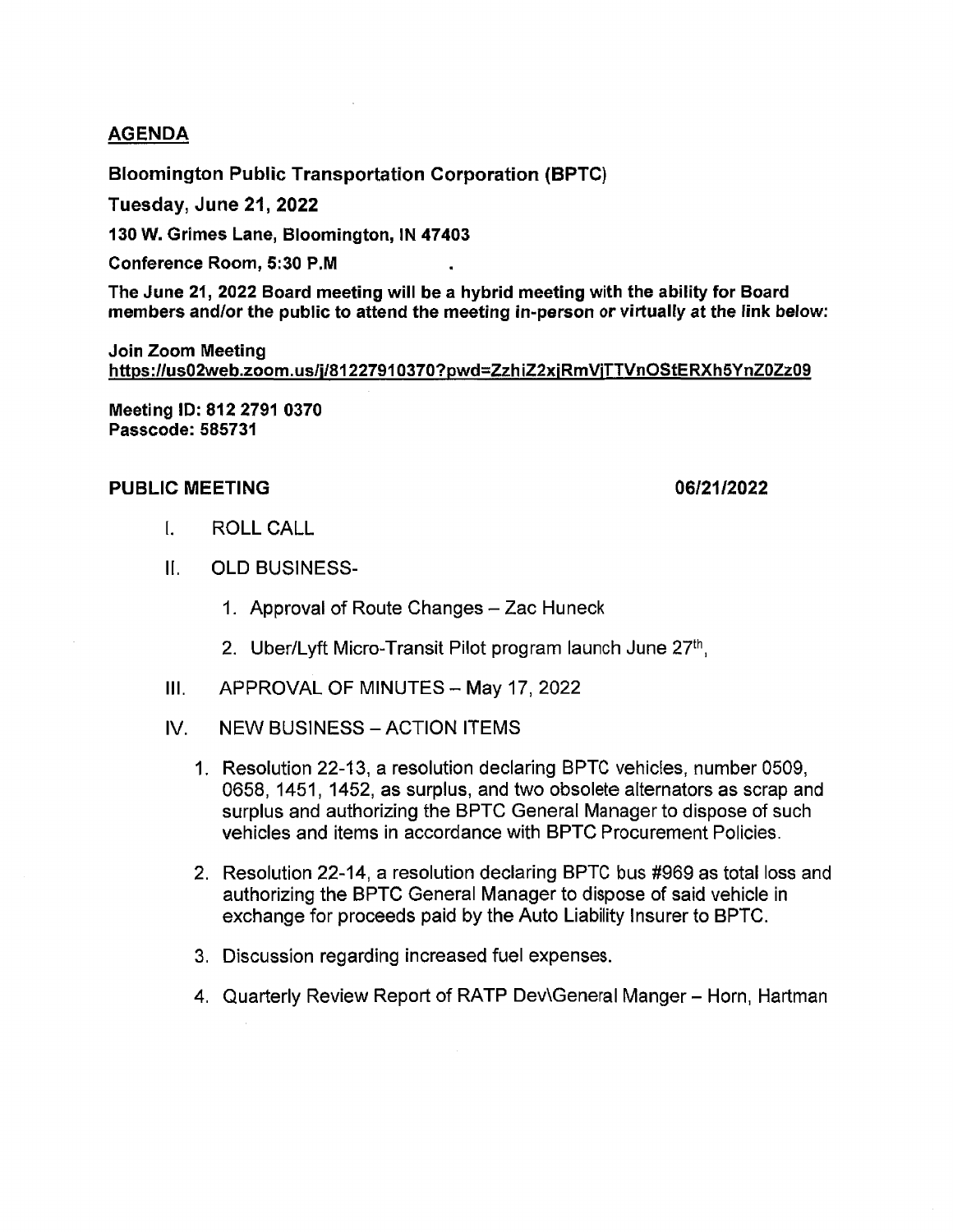- V. MANAGER, STAFF AND BOARD REPORTS
	- 1. PROJECT UPDATES John Connell
		- a. Working Session of The Board
		- b. Budget Update
	- 2. MAY OPERATING STATISTICS Zac Huneck
		- 5. MAY FINANCIAL REPORT Christa Browning
		- 6. MAY PERSONNEL REPORT Brenda Underwood
		- 7. MPO REPORT Doug Horn
- VI. APPROVAL OF CLAIMS
- VII. COMMENTS FROM THE PUBLIC
- VIII. COMMENTS FROM BOARD MEMBERS
- IX. ADJOURNMENT NEXT MEETING: July 19, 2022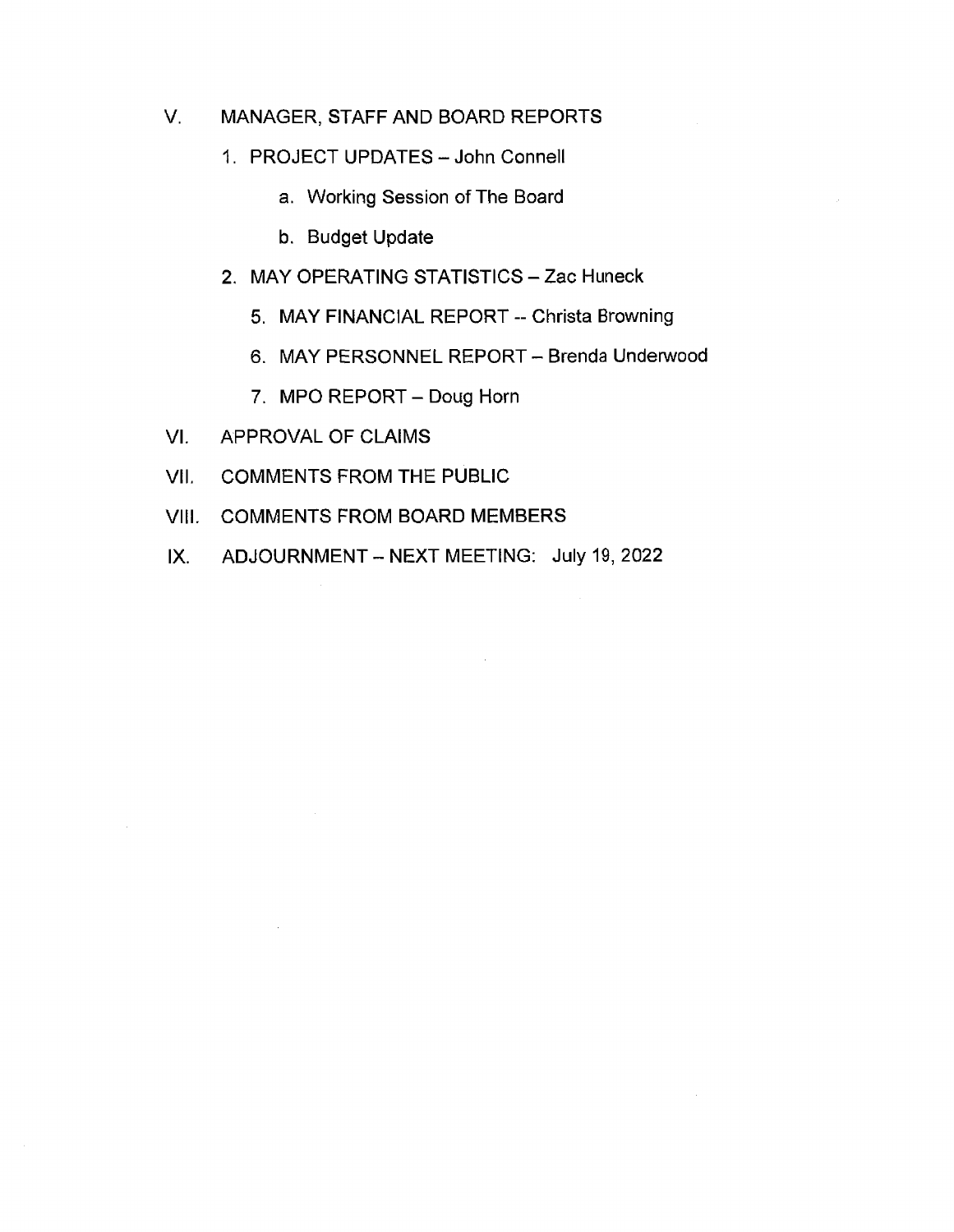#### **RESOLUTION 22-13**

### **A RESOLUTION DECLARING BT BUS #969 AS TOTAL LOSS AND AUTHORIZING THE BPTC GENERAL MANAGER TO DISPOSE OF SUCH VEHICLE IN EXCHANGE FOR PROCEEDS PAID BY THE AUTO LIABILITY INSURER TO BPTC**

WHEREAS, FTA C 5010.1E chapter 4 sets forth procedures to be followed for the disposal due to a casualty; and

**WHEREAS,** the BPTC General Manager has identified the following vehicle as a total loss; and

| Vehicle Number | Year | Make       | VIN               |
|----------------|------|------------|-------------------|
| 969            | 2009 | 35' Hybrid | 1FGGB301391177483 |

**WHEREAS,** the BPTC General Manager has identified asset number 2009-24 which is a 2009 35' Hybrid Gillig Bus that is being declared a total loss;

**NOW THEREFORE, BE IT RESOLVED:** The BPTC Board of Directors declares the above-listed vehicle as a total loss and directs the General Manager to release the above vehicle in exchange for proceeds paid by the auto liability insurer to BPTC.

#### **APPROVE: ATTEST:**

James McLary, Chairman Nancy Obermeyer, Secretary<br>Bloomington Public Transportation Bloomington Public Transportation Bloomington Public Transportation Bloomington Bloomington Corporation **Corporation** 

**Approved this 21st day of June, 2022.**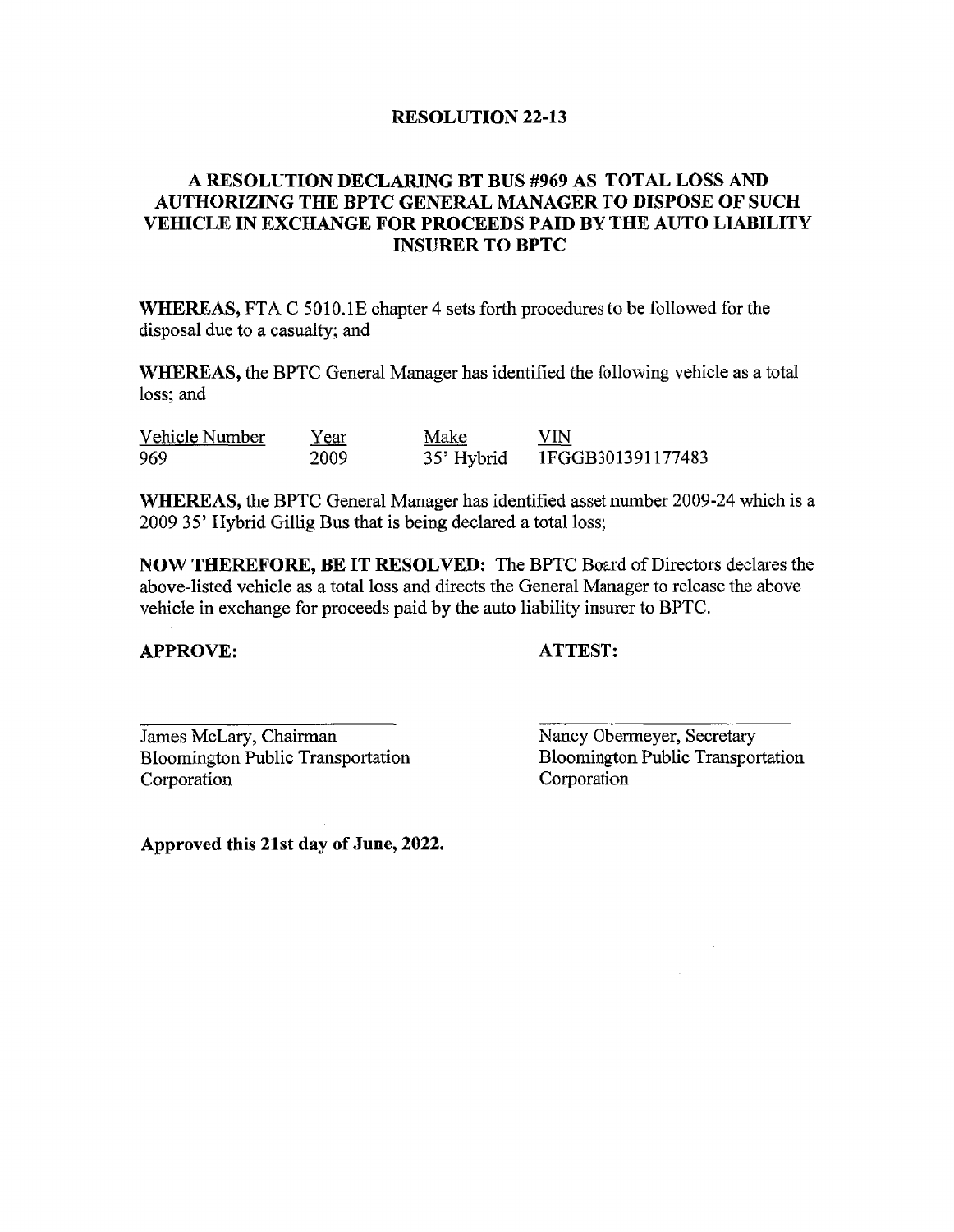#### **RESOLUTION 22-14**

A resolution declaring BPTC vehicles, number 0509, 0658, 1451, 1452, as surplus, and obsolete alternators as scrap and surplus and authorizing the BPTC General Manager to dispose of such vehicles and items in accordance with BPTC Procurement Policies.

WHEREAS, Section 1,3.7 of the Procurement Policies of the Bloomington Public Transportation Corporation (BPTC) sets forth procedures to be followed for the disposal of scrap and surplus; and

WHEREAS, the BPTC General Manager has identified the following vehicles and parts as surplus and scrap;

| Vehicle Number | <u>Year</u> | Make   | <b>MODEL</b>    |
|----------------|-------------|--------|-----------------|
| 0509           | 2007        | Ford   | Ford Escape 4WD |
| 0658           | 2006        | Gillig | 29' Hybrid bus  |
| 1451           | 2014        | Ford   | Access Van      |
| 1452           | 2014        | Ford   | Access Van      |

WHEREAS, the BPTC General Manager has identified part number PX-5TD6-230 -Ford Alternators as obsolete and has proposed to dispose of and declare as scrap and surplus.

NOW THEREFORE, BE IT RESOLVED: The BPTC Board of Directors declares the above listed vehicles and parts as scrap and/or surplus and directs the General Manager to dispose of the above listed vehicles and parts in accordance with the BPTC Procurement Policies.

#### APPROVE: ATTEST:

James McLary, Chair Bloomington Public Transportation Corporation

Nancy Obermeyer, Secretary Bloomington Public Transportation Corporation

**Approved this 21st day of June, 2022.**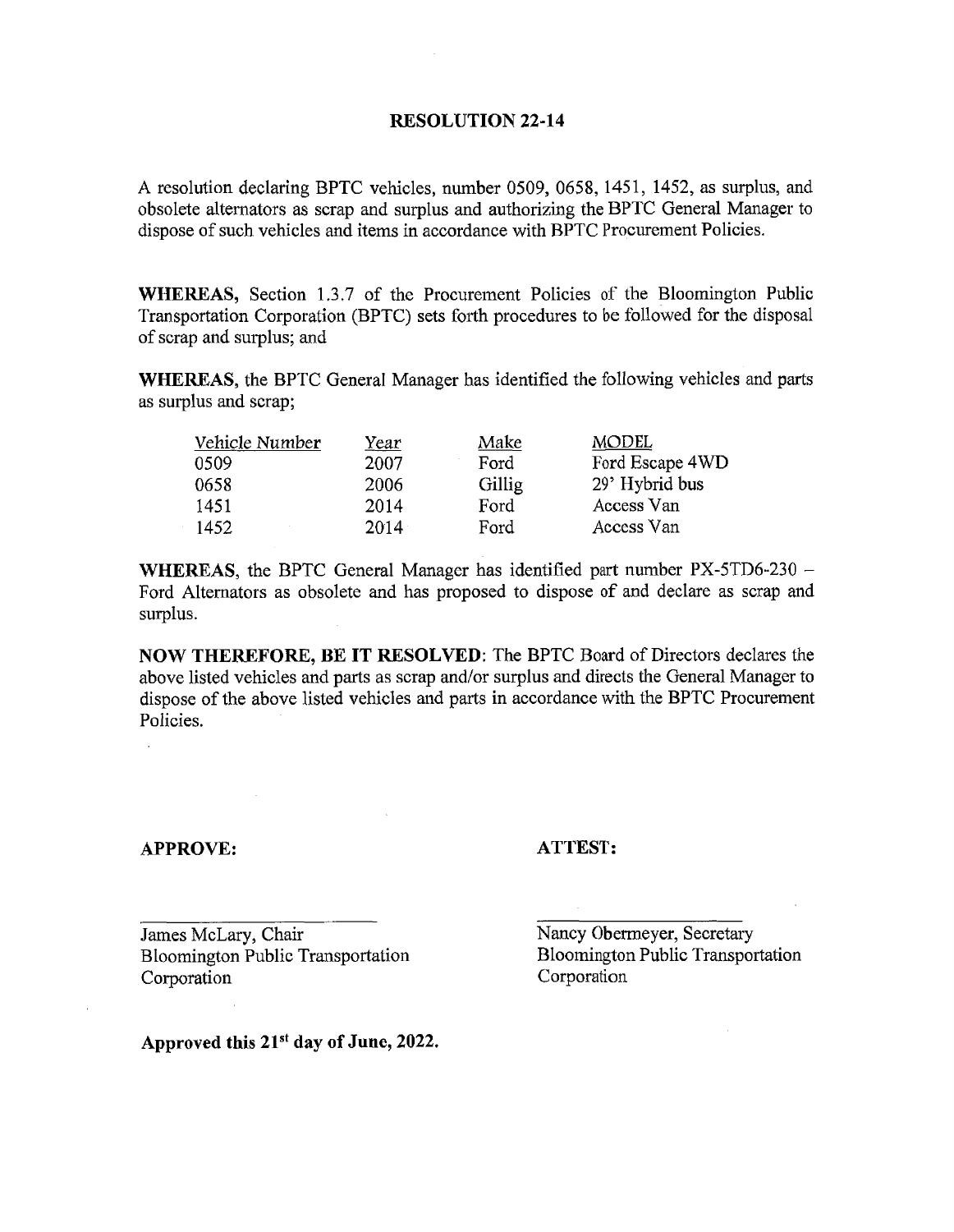# **BLOOMINGTON PUBLIC TRANSPORTATION CORPORATION FINANCIAL NARRATIVE FOR THE MONTH ENDING MAY 31, 2022**

# **Operating Expenses**

Operating expenses for May totaled \$521,063. Salary and Fringe benefits expense for May was \$369,050. This represents a decrease from April due to the timing of payrolls and payroll accruals as well as the switch to the summer schedule resulting in less service hours. Materials and Supplies for May were \$28,755. This represents a decrease from April contributed to the timing of parts and supplies purchased and their usage as well as not receiving an invoice for April fuel. Services and Utilities expense for the month totaled \$123,258. This represents a decrease from April due mainly to two months of downtown security payments made in April  $-$  due to the City not submitting invoices timely. Through May, BT had spent 31% of the 2022 operating budget with 42% of the year completed.

# **Operating Revenues**

Operating revenues for May totaled \$640,046. Operating revenues exceeded operating expenses by \$1,285,617 through May.

# **Capital Expenditures**

There were no material capital expenditures for May.

# **Operating Cash Balance**

| 31 2022                            | 1.2021                  | ---                    |
|------------------------------------|-------------------------|------------------------|
| $\text{Mav}$                       | May 31                  | ange                   |
| .417.023<br>  \$1<br><b>Langer</b> | 544.645<br>59<br>$\sim$ | .872,378 increase<br>D |

# **Self - Insurance Fund**

Medical monthly premium and claims expense for May was \$36,451.

# **Self-Insurance Cash Balance**

| May 31, 2022 | $\frac{1}{2}$ May 31, 2021 | Change            |
|--------------|----------------------------|-------------------|
| \$245,011    | \$284,095                  | \$39,084 decrease |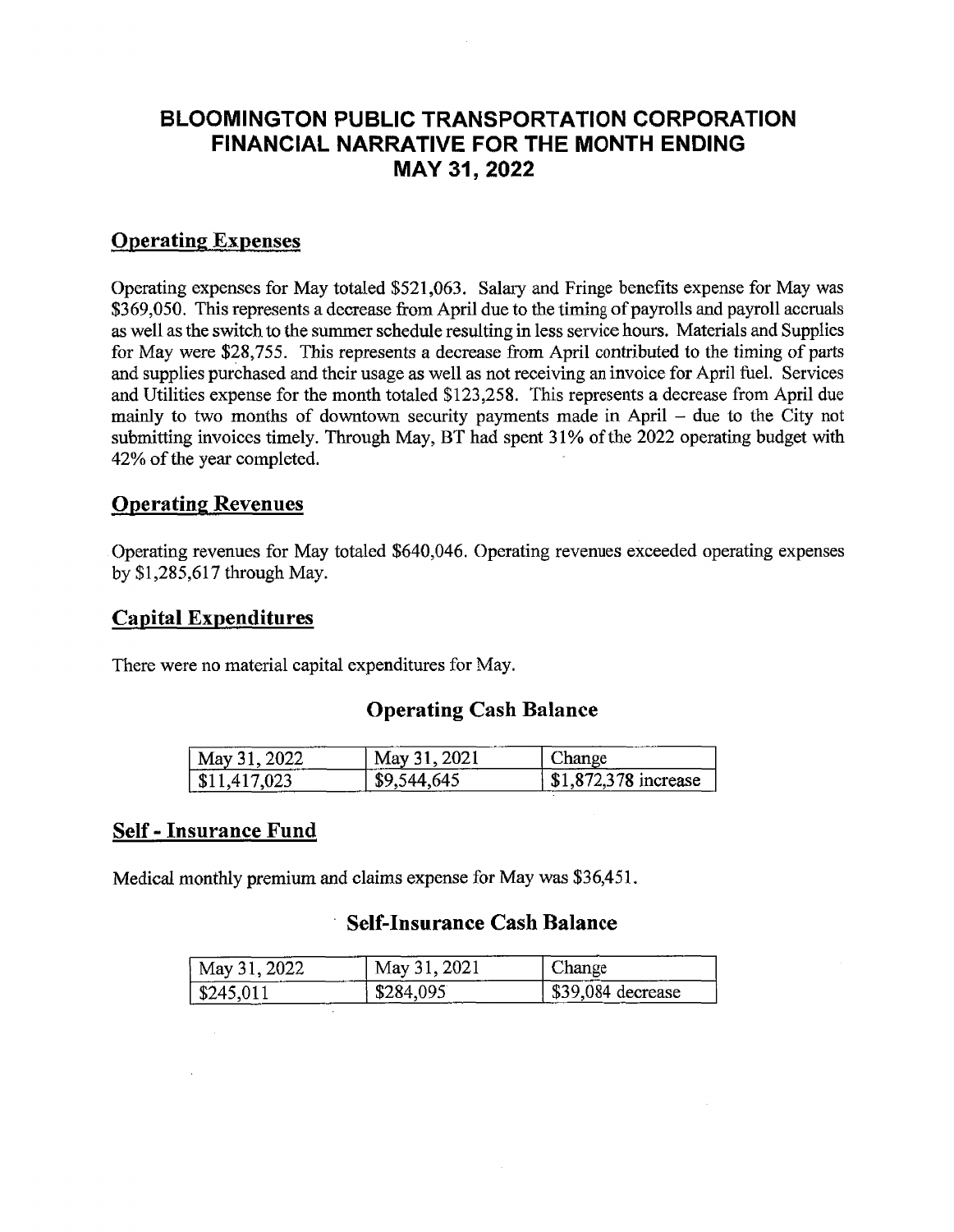#### **BLOOMINGTON PUBLIC TRANSPORTATION CORPORATION SUMMARY OF REVENUES AND EXPENSES FOR THE PERIOD ENDED MAY 31,2022**

|                                      |   |               |                |     |           | ANNUAL               |                |
|--------------------------------------|---|---------------|----------------|-----|-----------|----------------------|----------------|
|                                      |   |               |                |     |           | <b>BUDGET</b>        | <b>PERCENT</b> |
|                                      |   | <b>MONTH</b>  | <b>PERCENT</b> |     |           | <b>PLUS</b>          | OF ANNUAL      |
|                                      |   | <b>ENDING</b> | OF ANNUAL      |     |           | <b>ENCUMBRANCES/</b> | <b>BUDGET</b>  |
|                                      |   | 5/31/2022     | <b>BUDGET</b>  |     | YTD       | ADD'L APPROP.        | <b>USED</b>    |
| <b>Operating Expenses:</b>           |   |               |                |     |           |                      |                |
| Salary and Fringe Benefits           | S | 369,050       | 6%             | \$. | 2,218,954 | 6.514.465            | 34%            |
| <b>Materials and Supplies</b>        |   | 28,755        | 2%             |     | 379,952   | 1,525,320            | 25%            |
| Services and Utilities               |   | 123,258       | 6%             |     | 521,842   | 2.020.939            | 26%            |
| <b>Total Operating Expenses</b>      |   | 521,063       | 5%             |     | 3,120,748 | 10,060,724           | 31%            |
| <b>Operating Revenues:</b>           |   |               |                |     |           |                      |                |
| Local Tax Revenue                    |   | 228,978       | 11%            |     | 924,623   | 2,080,679            | 44%            |
| Fare Revenue                         |   | 116,546       | 8%             |     | 511,055   | 1,473,796            | 35%            |
| Other Locally Derived Revenue        |   | 79,583        | 13%            |     | 292.029   | 624,098              | 47%            |
| <b>Total Locally Derived Revenue</b> |   | 425,107       | 10%            |     | 1,727,707 | 4,178,573            | 41%            |
|                                      |   |               |                |     |           |                      |                |
| <b>Federal Operating Grants</b>      |   |               | 0%             |     | 1,603,963 | 4,664,111            | 34%            |
| State Operating Grants (PMTF)        |   | 214,939       | 8%             |     | 1,074,695 | 2.550,664            | 42%            |
| <b>Total Operating Revenues</b>      |   | 640,046       |                |     | 4,406,365 | 11,393,348           |                |
| Operating Gain/(Loss)                |   | 118,983       |                |     | 1,285,617 |                      |                |
| <b>Federal Capital Grants</b>        |   |               | 0%             |     | 30,630    | 3,909,777            | 1%             |
| <b>State Capital Grants</b>          |   |               | 0%             |     |           |                      | 0%             |
| <b>Transfer from Capital Reserve</b> |   |               | 0%             |     |           |                      | 0%             |
| Revenue from Capital Grants/Reserve  |   |               | 0%             |     | 30,630    | 3,909,777            | 1%             |
| <b>Capital Expenditures:</b>         |   | 3,799         | 0%             |     | 100,058   | 5,242,401            | 2%             |
| Capital Gain/(Loss)                  |   | (3,799)       |                |     | (69, 428) |                      |                |
| Net Gain/(Loss)                      |   | 115,184       |                |     | 1,216,189 |                      |                |
|                                      |   |               |                |     |           |                      |                |

 $\sim 10^{-1}$ 

 $\sim 10^{-1}$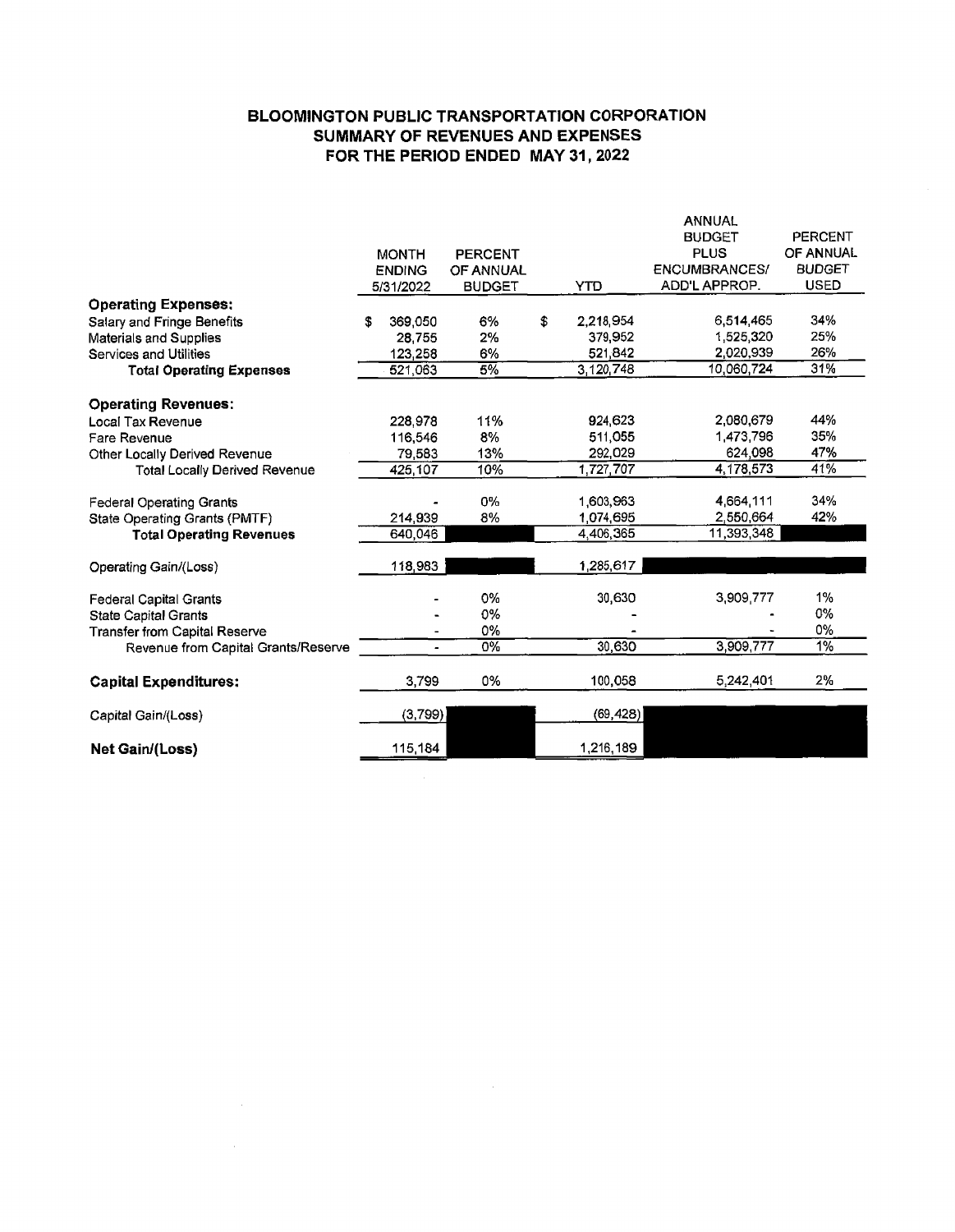#### **BLOOMINGTON PUBLIC TRANSPORTATION CORPORATION COMPARATIVE SUMMARY OF REVENUES AND EXPENSES FOR THE PERIODS ENDED MAY 2021 AND 2022**

|                                      | <b>MONTH</b>   | <b>MONTH</b>  |               |             |             |               |
|--------------------------------------|----------------|---------------|---------------|-------------|-------------|---------------|
|                                      | <b>ENDING</b>  | <b>ENDING</b> | %             | <b>YTD</b>  | <b>YTD</b>  | $\%$          |
|                                      | 5/31/2022      | 5/31/2021     | <b>CHANGE</b> | 5/31/2022   | 5/31/2021   | <b>CHANGE</b> |
| <b>Operating Expenses:</b>           |                |               |               |             |             |               |
| Salary and Fringe Benefits           | 369,050<br>\$. | \$369,866     | 0%            | \$2,218,954 | \$1,940,998 | 14%           |
| Materials and Supplies               | 28,755         | 29,361        | $-2%$         | 379,952     | 246.337     | 54%           |
| Services and Utilities               | 123,258        | 99,146        | 24%           | 521.842     | 473.783     | 10%           |
| <b>Total Operating Expenses</b>      | 521,063        | 498,373       | 5%            | 3,120,748   | 2,661,118   | 17%           |
| <b>Operating Revenues:</b>           |                |               |               |             |             |               |
| Local Tax Revenue                    | 228,978        | 214,864       | 7%            | 924 623     | 904,309     | 2%            |
| <b>Fare Revenue</b>                  | 116,546        | 62,079        | 88%           | 511,055     | 208,288     | 145%          |
| Other Locally Derived Revenue        | 79,583         | 27,328        | 191%          | 292,029     | 163.096     | 79%           |
| <b>Total Locally Derived Revenue</b> | 425,107        | 304,271       | 40%           | 1,727,707   | 1,275,693   | 35%           |
| <b>Federal Operating Grants</b>      |                | 510,000       | $-100%$       | 1,603,963   | 1,910,000   | $-16%$        |
| State Operating Grants (PMTF)        | 214,939        | 184.404       | 0%            | 1.074,695   | 922,020     | 17%           |
| <b>Total Operating Revenues</b>      | 640.046        | 998,675       | $-36%$        | 4,406,365   | 4,107,713   | 7%            |
| Operating Gain/(Loss)                | 118,983        | 500,302       |               | 1,285,617   | 1,446,595   |               |
| <b>Federal Capital Grants</b>        |                | 82,543        | $-100%$       | 30,630      | 265,812     | -88%          |
| <b>State Capital Grants</b>          |                |               | #DIV/01       |             |             | #DIV/0!       |
| Transfer from Capital Reserve        |                |               | #DIV/0!       |             |             | #DIV/0!       |
| Revenue from Capital Grants/Reserve  |                | 82,543        | #DIV/0!       | 30,630      | 265,812     | -88%          |
| <b>Capital Expenditures:</b>         | 3,799          | 87,935        | $-96%$        | 100,058     | 339,343     | $-71%$        |
| Capital Gain/(Loss)                  | (3,799)        | (5,392)       |               | (69, 428)   | (73,531)    |               |
| Net Gain/(Loss)                      | 115,184        | 494,910       |               | 1,216,189   | 1,373,064   |               |

 $\sim 10^{-11}$ 

 $\sim 10^7$ 

÷,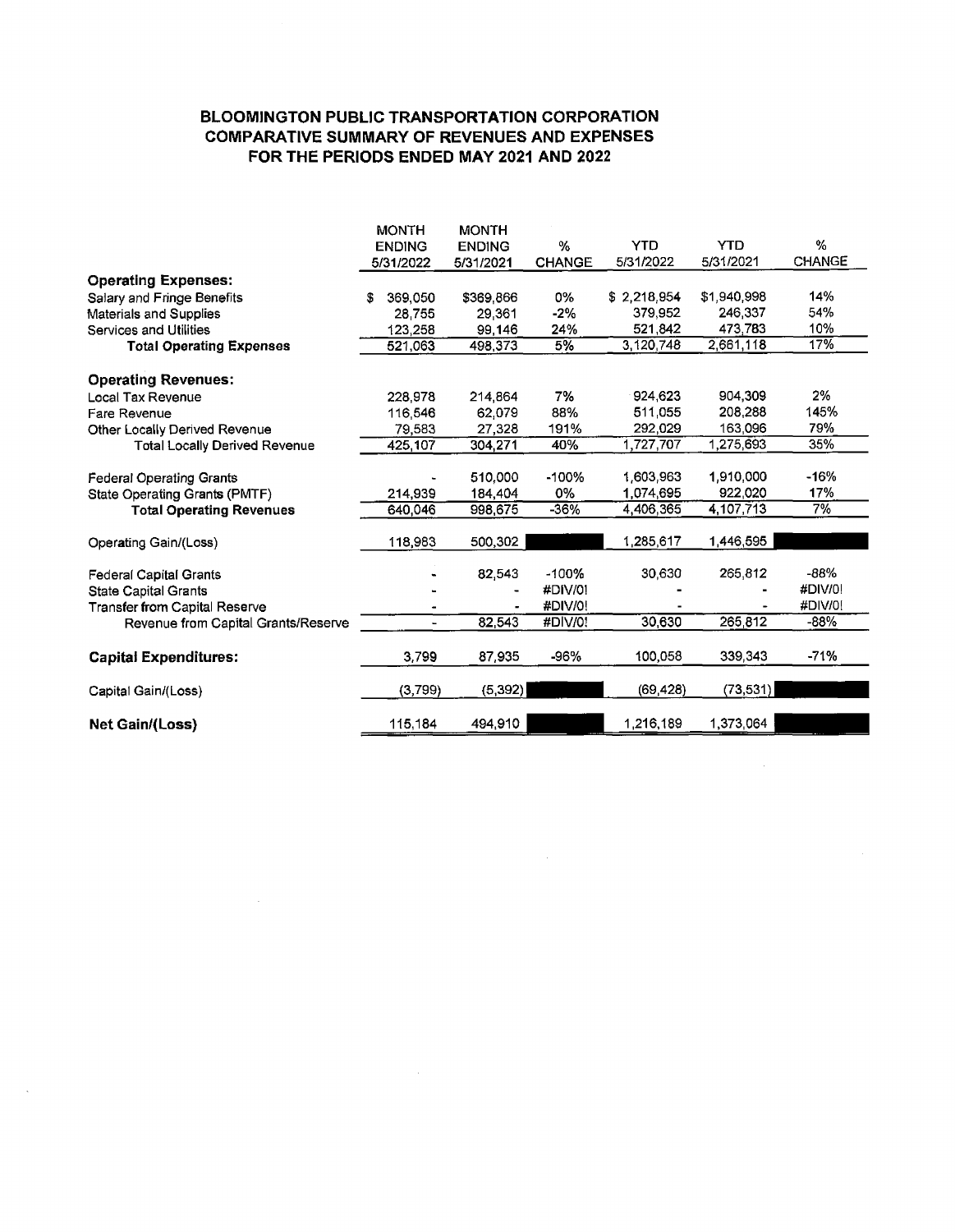| Bioomington Public Hansportation Corporation             |                           |                |                |                       |                          |      |        |        |           |         |                   |                   |
|----------------------------------------------------------|---------------------------|----------------|----------------|-----------------------|--------------------------|------|--------|--------|-----------|---------|-------------------|-------------------|
| Monthly Statistics and Performance Indicators            |                           |                |                |                       | Safety                   |      |        |        |           |         |                   |                   |
|                                                          | Vienuer                   | February       | <b>March</b>   | April                 | <b>Agy</b>               | June | ।<br>इ | August | September | October | November December | <b>YTD Total</b>  |
| <b>Accidents</b>                                         |                           |                |                |                       |                          |      |        |        |           |         |                   |                   |
| <b>Fixed Route</b>                                       |                           |                |                |                       |                          |      |        |        |           |         |                   |                   |
| 2022 Collision Accidents                                 | ಜ                         | 4              |                | 4                     | 4                        |      |        |        |           |         |                   | 2                 |
| 2021 Collision Accidents                                 | N                         | M              | ೦∣∾∣ು          | $\boldsymbol{\kappa}$ | I⊶                       |      |        |        |           |         |                   | Φ                 |
| 2021-2022 Change                                         | Ħ                         | N              |                | N                     | ω                        |      |        |        |           |         |                   | 18                |
| 2022 Collision Rate (Per 100k mi)                        | 16.98                     | 91°5           | 2.30           | <b>2.07</b>           | 5.74                     |      |        |        |           |         |                   |                   |
| 2021 Collision Rate (Per 100k mi)                        | 3.21                      | 2.54           | 2.44           | 2.55                  | 1.42                     |      |        |        |           |         |                   | $\frac{6.8}{242}$ |
| 2021-2022 Percent Change                                 | 429.4%                    | 103.1%         | %L'5-          | 98.9%                 | 304.8%                   |      |        |        |           |         |                   | 186.5%            |
| <b>Fixed Route</b>                                       |                           |                |                |                       |                          |      |        |        |           |         |                   |                   |
|                                                          | $\infty$                  | 4              | $\blacksquare$ | ω                     | ω                        |      |        |        |           |         |                   | 5                 |
| 2022 Preventable Accidents<br>2021 Preventable Accidents | H                         | ∾∣ผ            | $\mathbf{N}$   | H                     | H                        |      |        |        |           |         |                   | N                 |
| 2021-2022 Change                                         | Ł.                        |                | د              | N                     | N                        |      |        |        |           |         |                   | Ľ,                |
| 2022 Preventables Rate (Per 100k mi)                     | $\frac{10.45}{2}$         | 5.16           | 11             | بع<br>88              | 4.30                     |      |        |        |           |         |                   | 4.88              |
| 2021 Preventables Rate (Per 100k mi)                     | $\frac{1.60}{1.60}$       | 2.54           | 2.44           | 1.27                  | $\frac{1.42}{2}$         |      |        |        |           |         |                   | 1.88              |
| 2021-2022 Percent Change                                 | 551.6%                    | 103.1%         | 52.8%          | 198.4%                | 203.6%                   |      |        |        |           |         |                   | 159.2%            |
| <b>BT Access</b>                                         |                           |                |                |                       |                          |      |        |        |           |         |                   |                   |
| 2022 Collision Accidents                                 |                           | Ľ              | H              | $\bullet$             | $\overline{\phantom{a}}$ |      |        |        |           |         |                   | 4                 |
| 2021 Collision Accidents                                 | ∣o∤⊨                      | N              | $\circ$        | $\circ$               | $\bullet$                |      |        |        |           |         |                   | $\sim$            |
| 2021-2022 Change                                         | L                         | A.             | ⊢              | o                     | fad)                     |      |        |        |           |         |                   | N                 |
| 2022 Collision Rate (Per 100k mi)                        | 13.33                     | 14.35          | 12.22          | $\blacksquare$        | $\frac{12.11}{2}$        |      |        |        |           |         |                   | 10.27             |
| 2021 Collision Rate (Per 100k mi)                        |                           | <b>p.oo</b>    |                |                       |                          |      |        |        |           |         |                   | 00.0              |
| 2021-2022 Percent Change                                 |                           |                |                |                       |                          |      |        |        |           |         |                   |                   |
| <b>BT Access</b>                                         |                           |                |                |                       |                          |      |        |        |           |         |                   |                   |
| 2022 Preventable Accidents                               | 0                         |                | 0              | $\circ$               |                          |      |        |        |           |         |                   |                   |
| 2021 Preventable Accidents                               | $\circ$                   | ∾∣∽            | $\circ$        | Ľ                     | o∤⊨                      |      |        |        |           |         |                   | ∸∣ س  ن           |
| 2021-2022 Change                                         | ۰                         | Ÿ.             | ۰              | ∣∸                    | fm                       |      |        |        |           |         |                   |                   |
| 2022 Preventables Rate (Per 100k mi)                     | $\blacksquare$            |                | $\pmb{\cdot}$  |                       | 12.11                    |      |        |        |           |         |                   | 2.57              |
| 2021 Preventables Rate (Per 100k mi)                     |                           | $\overline{8}$ | $\mathbf{1}$   | $\overline{5}$        |                          |      |        |        |           |         |                   | $ \tilde{s} $     |
| 2021-2022 Percent Change                                 |                           |                |                |                       |                          |      |        |        |           |         |                   | 2976056.9%        |
| Roadcalls                                                |                           |                |                |                       |                          |      |        |        |           |         |                   |                   |
| <b>Fixed Route</b>                                       |                           |                |                |                       |                          |      |        |        |           |         |                   |                   |
| 2022 Roadcalls                                           | ⇔                         | 5              | $\Rightarrow$  | $\circ$               | ∞                        |      |        |        |           |         |                   | 있없                |
| <b>2021 Roadcalls</b>                                    |                           | o,             | Φ              | G                     | ຕ∣N                      |      |        |        |           |         |                   |                   |
| 2021-2022 Change                                         | r,                        | 4              | ů,             | ဖ                     |                          |      |        |        |           |         |                   | 6                 |
|                                                          |                           |                |                |                       |                          |      |        |        |           |         |                   |                   |
| 2022 Roadcalls<br><b>BT Access</b>                       |                           |                |                |                       |                          |      |        |        |           |         |                   | دم                |
| 2021 Roadcalls                                           |                           | ىر             |                |                       |                          |      |        |        |           |         |                   | ۰                 |
| 2021-2022 Change                                         | $  \circ   \circ   \circ$ | ا⊶             | 이이어            | $\circ$  0 0          | $\circ$  0 0             |      |        |        |           |         |                   | حمو               |
|                                                          |                           |                |                |                       |                          |      |        |        |           |         |                   |                   |

 $\alpha$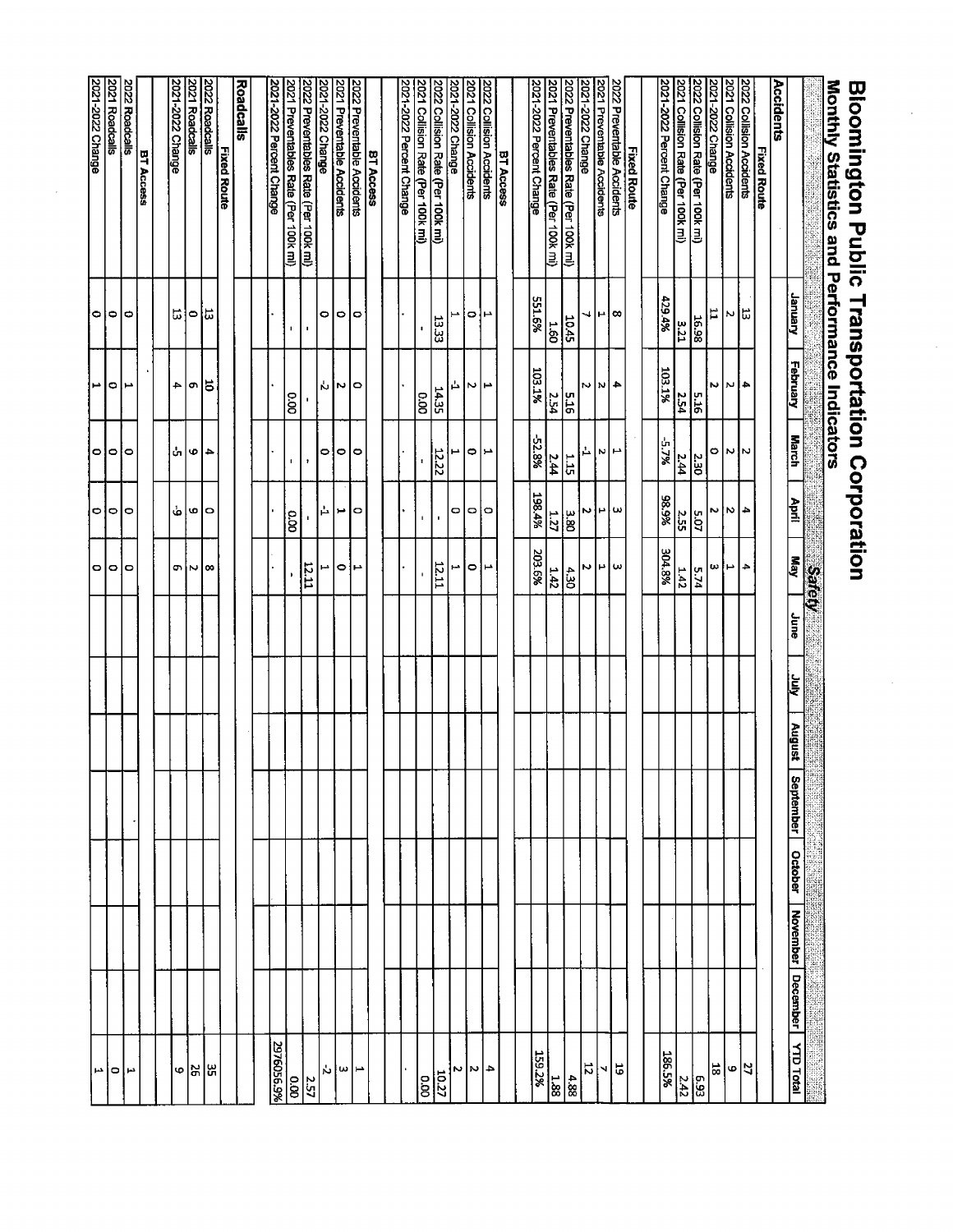| Monthly Statistics and Performance indicators |                  |                                    |                          |                       |                           |             |                    |           |         |                             |                  |
|-----------------------------------------------|------------------|------------------------------------|--------------------------|-----------------------|---------------------------|-------------|--------------------|-----------|---------|-----------------------------|------------------|
|                                               |                  |                                    |                          |                       | Ridership                 |             |                    |           |         |                             |                  |
|                                               | Vienuer          | February                           | <b>March</b>             | April                 | $\frac{M}{2}$             | <b>June</b> | ्<br>जून<br>August | September | October | November December YTD Total |                  |
| <b>Fixed Route</b>                            |                  |                                    |                          |                       |                           |             |                    |           |         |                             |                  |
|                                               | 151,967          | 170.221                            |                          | $\frac{177,476}{ }$   |                           |             |                    |           |         |                             | 755,750          |
| 2022 Passenger Trips<br>2021 Passenger Trips  | 53,907           | 66,607                             | $\frac{174,215}{90,946}$ | 84,466                | $rac{81,871}{62,408}$     |             |                    |           |         |                             | 358,334          |
| 2021-2022 Change                              | 98,060           | 103,614                            | 83,269                   | 93,010                | 19,463                    |             |                    |           |         |                             | 31418            |
| 2021-2022 Percent Change                      | 182%             | 156%                               | 9526                     | 110%                  | 31%                       |             |                    |           |         |                             | 34111            |
| 2022 Revenue Hours                            | 7.292            | $\frac{7242}{ }$                   | <br> 362                 |                       | 6,455                     |             |                    |           |         |                             | 36,579           |
| 2021 Revenue Hours                            | 5,469            | 28.9                               |                          | $\frac{7.624}{6.921}$ |                           |             |                    |           |         |                             | 32,779           |
| 2022 Passengers Per Rev Hour                  | 20.84            | 23.50                              | $\frac{7,221}{21.87}$    | $\frac{23.28}{28}$    | $rac{6.241}{12.68}$       |             |                    |           |         |                             | <b>30.66</b>     |
| 2021 Passengers Per Rev Hour                  | 98.9             | 29.6                               | 12.59                    | 12.20                 | 10.00                     |             |                    |           |         |                             | <b>C601</b>      |
|                                               | 76.542           | 77.491                             | 86,846                   | 78,922                | 69,744                    |             |                    |           |         |                             | 389.545          |
| 2022 Revenue Miles<br>2021 Revenue Miles      | 62,339           | 78,699                             | 81,898                   | 78,501                | 70,573                    |             |                    |           |         |                             | 372,010          |
| 2022 Passengers Per Rev Mile                  | 66 1             | 2.20                               | 2.01                     | 225                   | $\frac{1}{1}$             |             |                    |           |         |                             | - 1,94           |
| 2021 Passengers Per Rev Mile                  | $\frac{0.86}{1}$ | 98.0                               | $\ddot{=}$               | 1.08                  | 88.0                      |             |                    |           |         |                             | 96°0             |
| <b>BT Access</b>                              |                  |                                    |                          |                       |                           |             |                    |           |         |                             |                  |
| 2022 Passenger Trips                          | 1,739            | $\overline{\overline{\mathbf{g}}}$ | $\frac{1}{366}$          |                       | 2,014                     |             |                    |           |         |                             | 3929             |
| 2021 Passenger Trips                          | 1.163            | 1,223                              | 177                      | $\frac{1861}{1839}$   | $\frac{1.686}{1}$         |             |                    |           |         |                             | 7,688            |
| 2021-2022 Change                              | 9L5              | 433                                | 218                      | $\overline{z}$        | 328                       |             |                    |           |         |                             | 1.677            |
| 2021-2022 Percent Change                      | 9609             | 35%                                | 12%                      | $7\%$                 | 19%                       |             |                    |           |         |                             | 22%              |
|                                               | 781              |                                    |                          | 639                   | $\overline{\frac{83}{2}}$ |             |                    |           |         |                             | 4,105            |
| 2022 Revenue Hours<br>2021 Revenue Hours      | ခြွ              | 회원                                 | $\frac{8}{25}$           | $\frac{870}{2}$       | $\overline{5}$            |             |                    |           |         |                             | 3.925            |
| 2022 Passengers Per Rev Hour                  | 223              | 222                                | $\frac{2.26}{1}$         | 2.28                  | <b>2.40</b>               |             |                    |           |         |                             | $\frac{2.28}{3}$ |
| 2021 Passengers Per Rev Hour                  | $\vec{a}$        | 1.75                               | $\frac{1}{2}$            | 2.11                  | 2.16                      |             |                    |           |         |                             | $\frac{1}{8}$    |
| 2022 Revenue Miles                            | 7,501            | 196'9                              | 8,183                    | 8,054                 | 8528                      |             |                    |           |         |                             | 38,963           |
| 2021 Revenue Miles                            | 650              | $\frac{1}{32}$                     | 7,707                    | 8,719                 | 7,186                     |             |                    |           |         |                             | 34,788           |
| 2022 Passengers Per Rev Mile                  | 0.23             | 724                                | 0.24                     | 14                    | $\frac{0.24}{1}$          |             |                    |           |         |                             | <b>PZ0</b>       |
| 2021 Passengers Per Rev Mile                  | 521              | $\overline{z}$                     | 0.23                     | $\overline{21}$       | 0.23                      |             |                    |           |         |                             | <b>0.22</b>      |
| <b>Total Ridership</b>                        |                  |                                    |                          |                       |                           |             |                    |           |         |                             |                  |
| 2022 Passenger Trips                          | 153,706          | 171,877                            | 176,210                  | 179,437               |                           |             |                    |           |         |                             | 765,115          |
| 2021 Passenger Trips                          | 55,070           | 67,830                             | <u>82,723</u>            | $\frac{92.724}{ }$    | $\frac{82}{22.725}$       |             |                    |           |         |                             | 401,072          |
| 2021-2022 Change                              | 98,636           | 104,047                            | 83,487                   | 86,713                | 8,840                     |             |                    |           |         |                             | 364,043          |
| 2021-2022 Percent Change                      | 179%             | 153%                               | %06                      | %56                   | -10%                      |             |                    |           |         |                             | 218              |

 $\label{eq:2.1} \frac{1}{\sqrt{2}}\left(\frac{1}{\sqrt{2}}\right)^{2} \left(\frac{1}{\sqrt{2}}\right)^{2} \left(\frac{1}{\sqrt{2}}\right)^{2}$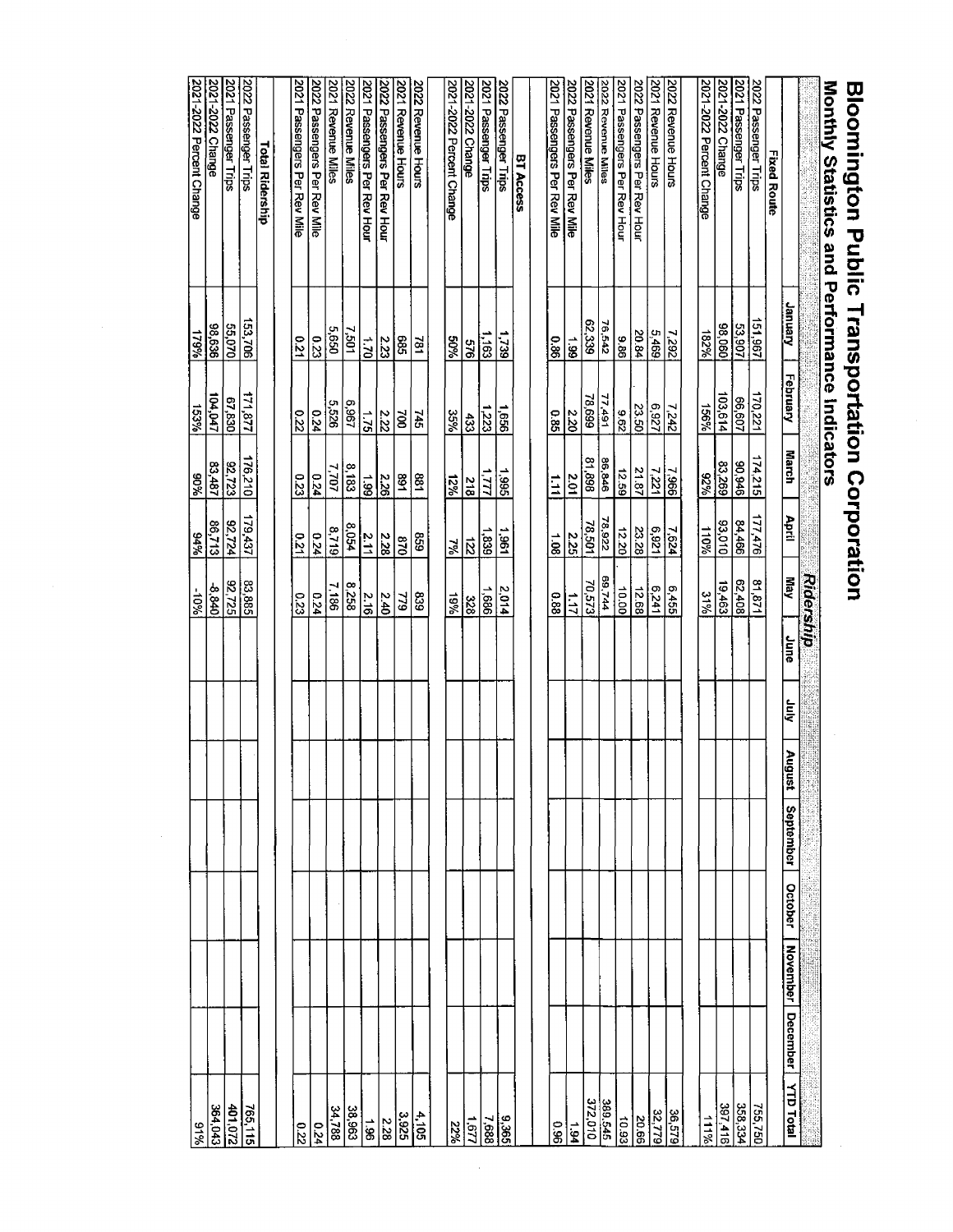|                                                                                                                                                                                                                                                                        | Paratransit:                                                                                                                                                                                                                                         | <b>Fixed Route:</b>                                                                                                                     |
|------------------------------------------------------------------------------------------------------------------------------------------------------------------------------------------------------------------------------------------------------------------------|------------------------------------------------------------------------------------------------------------------------------------------------------------------------------------------------------------------------------------------------------|-----------------------------------------------------------------------------------------------------------------------------------------|
| Average Phone Hold Time (sec)<br>On Time Performance<br>Excessive Long Trips<br>PM Inspection OT %<br>Collision Accidents<br>Total Passengers<br>Revenue Hours<br>Total Hours<br>Revenue Miles<br>Missed Trips<br>Trip Denials<br>Total Miles<br>Road Calls<br>Revenue | On Time Performance<br>PM Inspection OT %<br>Collision Accidents<br>Total Passengers<br>Revenue Hours<br>Revenue Miles<br>Total Hours<br>Revenue<br>Road Calis<br><b>Total Miles</b>                                                                 | Monthly Statistics and Performance Indicators<br><b>Bioomington Public Transportation Corporation</b><br>Monthly Management Report 2022 |
| $\begin{array}{ll} \ast & \ast & \ast & \ast \\ \ast & \ast & \ast & \ast \\ \ast & \ast & \ast & \ast \\ \ast & \ast & \ast & \ast \\ \ast & \ast & \ast & \ast \\ \ast & \ast & \ast & \ast \\ \ast & \ast & \ast & \ast \end{array}$                                | $\frac{7,292}{7,450}$<br>$\frac{7,292}{4,883,14}$<br>January<br>52<br>%2.2%<br>20.00%<br>20.00%<br>151,967<br>76,542<br>79,009                                                                                                                       | January                                                                                                                                 |
| 100.00%<br>$1.838$<br>$1.838$<br>$1.838$<br>$1.838$<br>$1.838$<br>$1.838$<br>$1.438$<br>$1.438$<br>92.3%<br>99L                                                                                                                                                        | $\begin{array}{cc}\n 111 \\  114 \\  215 \\  316 \\  417 \\  520 \\  724 \\  8\n\end{array}$<br>$\begin{array}{cc}\n 114, 132 \\  124 \\  144 \\  154 \\  164 \\  1724 \\  1853, 18\n\end{array}$<br>February<br>96001004<br>%8234<br>01<br>01<br>s, | February                                                                                                                                |
| - 1967<br>1970: 1970: 1970: 1970: 1970: 1970: 1970: 1970: 1970: 1970<br>1970: 1970: 1970: 1970: 1970: 1970: 1970: 1970: 1970: 1970: 1970: 1970: 1970: 1970: 1970: 1970: 1970: 1970: 1<br>28.6                                                                          | $\begin{array}{l} 774,215 \\ 84,105 \\ 86,86 \\ 7,966 \\ 8,151 \\ 8,133.95 \\ 25,733.95 \\ \end{array}$<br>March<br>$438.3\%$<br>$68.3\%$<br>100.00%                                                                                                 | March                                                                                                                                   |
|                                                                                                                                                                                                                                                                        | $\begin{array}{l} 29\,610\\233\,332\,079\\21\,082\\22\,07\\233\,079\,62\\7\,083\\2\,323\,079\,62\\7\,083\end{array}$<br>hril<br>$9400,0001$<br>$71.6\%$<br>$71.6\%$                                                                                  | 률                                                                                                                                       |
| %00'001<br>%1'76<br>ន្ត<br>នឹទ្ធន្លឹ<br>កំពូង<br>24.3                                                                                                                                                                                                                  | ø<br>$72,314$<br>$6,455$<br>$6,627$<br>$127,379.99$<br><b>Key</b><br>74.1%<br>100.00%<br>81.871<br>69,744                                                                                                                                            | Aun                                                                                                                                     |
|                                                                                                                                                                                                                                                                        | <b>Sunt</b>                                                                                                                                                                                                                                          | June                                                                                                                                    |
|                                                                                                                                                                                                                                                                        | ξĒ                                                                                                                                                                                                                                                   | i<br>E                                                                                                                                  |
|                                                                                                                                                                                                                                                                        | hangust                                                                                                                                                                                                                                              | haupust                                                                                                                                 |
|                                                                                                                                                                                                                                                                        | September                                                                                                                                                                                                                                            | September                                                                                                                               |
|                                                                                                                                                                                                                                                                        | October                                                                                                                                                                                                                                              | October                                                                                                                                 |
|                                                                                                                                                                                                                                                                        | November                                                                                                                                                                                                                                             | <b>November</b>                                                                                                                         |
|                                                                                                                                                                                                                                                                        | December                                                                                                                                                                                                                                             | <b>December</b>                                                                                                                         |
| $4,414$<br>$$17,077.15$<br>361.26<br>%1.26<br>$38888888$<br>$42410$<br>$410$<br>$-88$                                                                                                                                                                                  | ₩<br>$\vec{a}$<br>38<br>2.9%<br>82.9%<br>755,750<br>386,577<br>396,579<br>532,930<br>532,930<br>ري<br>وي                                                                                                                                             | á                                                                                                                                       |

 $\label{eq:2.1} \frac{1}{\sqrt{2}}\left(\frac{1}{\sqrt{2}}\right)^{2} \left(\frac{1}{\sqrt{2}}\right)^{2} \left(\frac{1}{\sqrt{2}}\right)^{2} \left(\frac{1}{\sqrt{2}}\right)^{2} \left(\frac{1}{\sqrt{2}}\right)^{2} \left(\frac{1}{\sqrt{2}}\right)^{2} \left(\frac{1}{\sqrt{2}}\right)^{2} \left(\frac{1}{\sqrt{2}}\right)^{2} \left(\frac{1}{\sqrt{2}}\right)^{2} \left(\frac{1}{\sqrt{2}}\right)^{2} \left(\frac{1}{\sqrt{2}}\right)^{2} \left(\$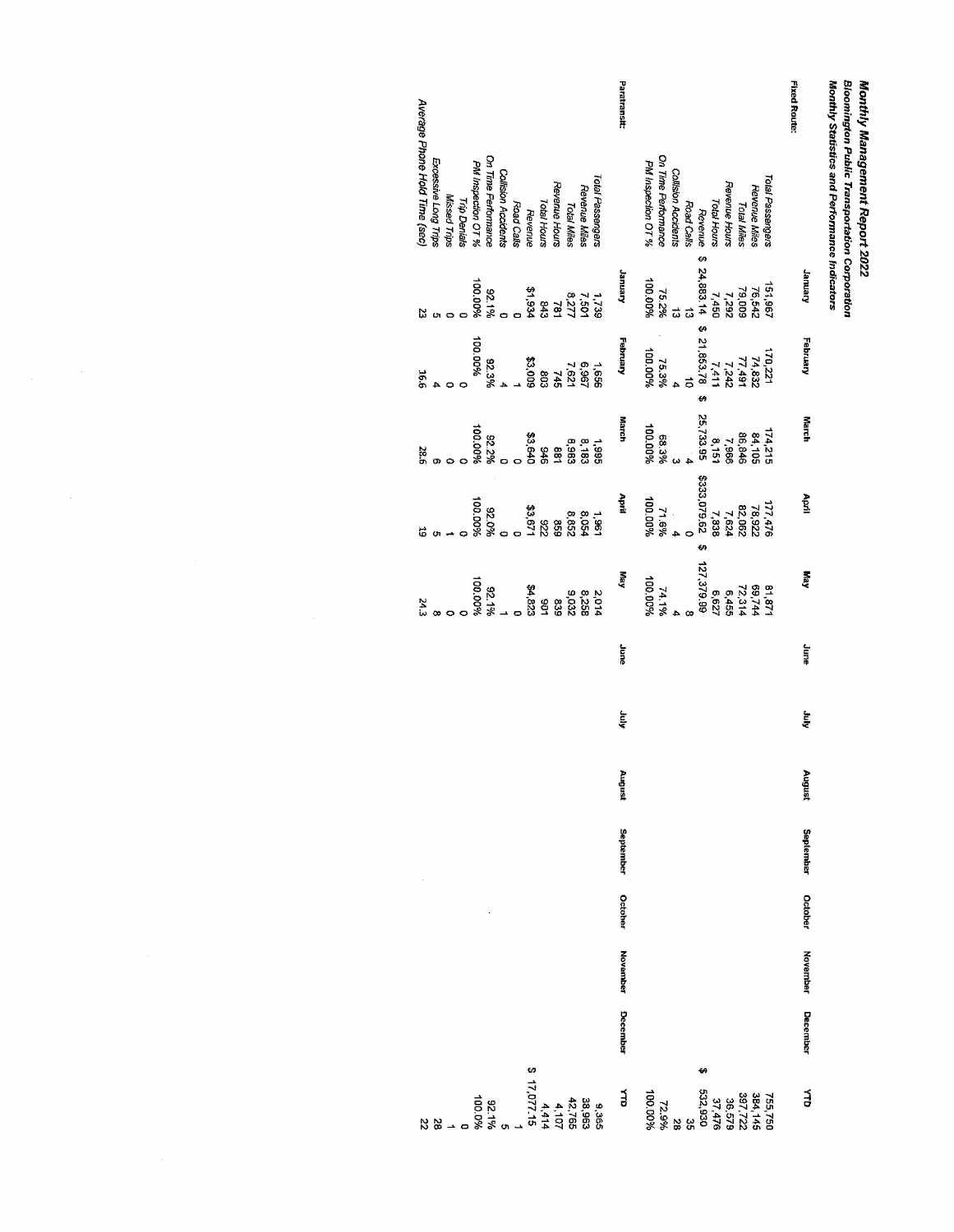# **Bloomington Public Transportation Corporation Personnel Report MAY 2022**

 $\mathcal{A}$ 

 $\ddot{\phantom{a}}$ 

l.

 $\bar{z}$ 

 $\sim$ 

 $\hat{\boldsymbol{\beta}}$ 

|                             | Monthly<br><b>New Hires</b> | Monthly<br><b>Terminations</b> | <b>End of Month</b><br><b>Vacancies</b> |
|-----------------------------|-----------------------------|--------------------------------|-----------------------------------------|
| <b>Administrative Staff</b> | 0                           | O                              | n                                       |
| <b>Fixed Route Drivers</b>  | 2                           | 0                              | 12                                      |
| <b>BT Access Drivers</b>    | ດ                           | 1                              | 2                                       |
| Mechanics                   | Ω                           | O                              |                                         |
| <b>Service Person</b>       | Π                           | Ω                              | O                                       |
| <b>l</b> Service Attendants | n                           |                                | 3                                       |
| Total                       |                             |                                | 18                                      |

 $\sim$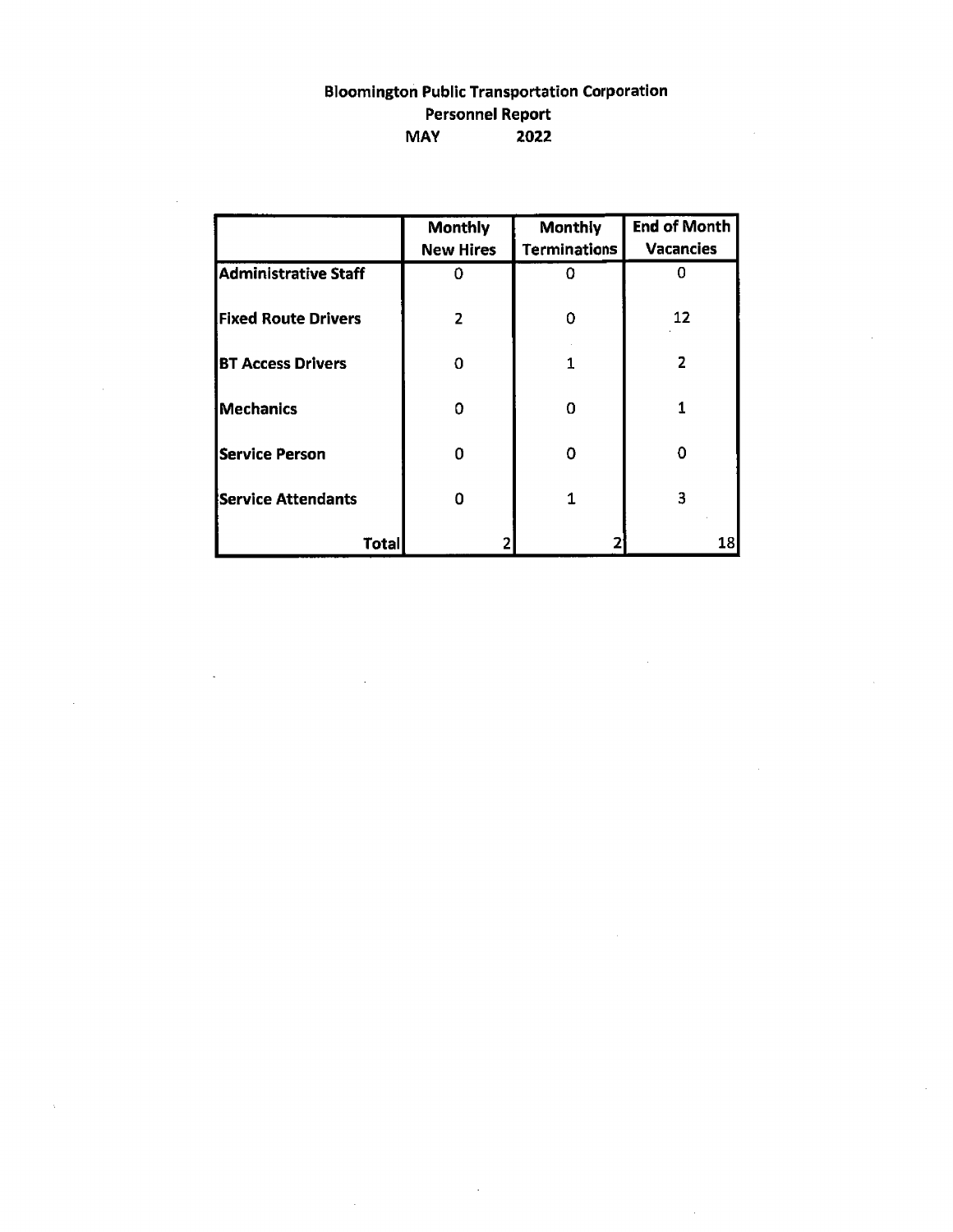# **REGULAR BOARD MEETING - BLOOMINGTON PUBLIC TRANSPORTATION CORPORATION (BPTC) May 17, 2022 5:30 P.M.**

#### **MINUTES**

Chair McLary convened the regular meeting of the Board of Directors of the Bloomington Public. Transportation Corporation. The meeting was held with some members attending in-person and some via a virtual electronic means.

Join Zoom Meeting at the following link:

http://us02web.zoom.us/s/83170384?pwd=WU9sNmVuMWVwTEZNWktSlF0Y0fjdz09 Meeting ID: 83170384733 Passcode: 641547

#### **One Tap Mobile**

 $+13017158592, 88920130363\frac{4}{1000}$  \*487741# US (Washington DC)  $+116465588656$ ,  $88920130363$ #,  $*487741$ # US (New York)

#### **Dial By Your Location**

+1 646 558 8656 US (New York) +1 301 715 8592 US (Washington DC) +1 312 626 6799 US (Chicago) +1 669 9000 9128 US (San Jose) +1 253 215 8782 US (Tacoma) +1 346 248 7799 US (Houston)

> Meeting ID: 820 1717 9984 Passcode: 752909

#### **ROLL CALL**

Board Members and staff present: Chair James McLary, Secretary Nancy Obermeyer, Board Member Doug Horn and Vice Chair Kent McDaniel. Also present were General Manager, John Connell, Controller, Christa Browning, Planning and Special Projects Manager, Zac Huneck, Human Resource Administrator/Marketing Director, Brenda Underwood.

Members of the Public: Dave Askins, B Square Beacon and Scott Farrell.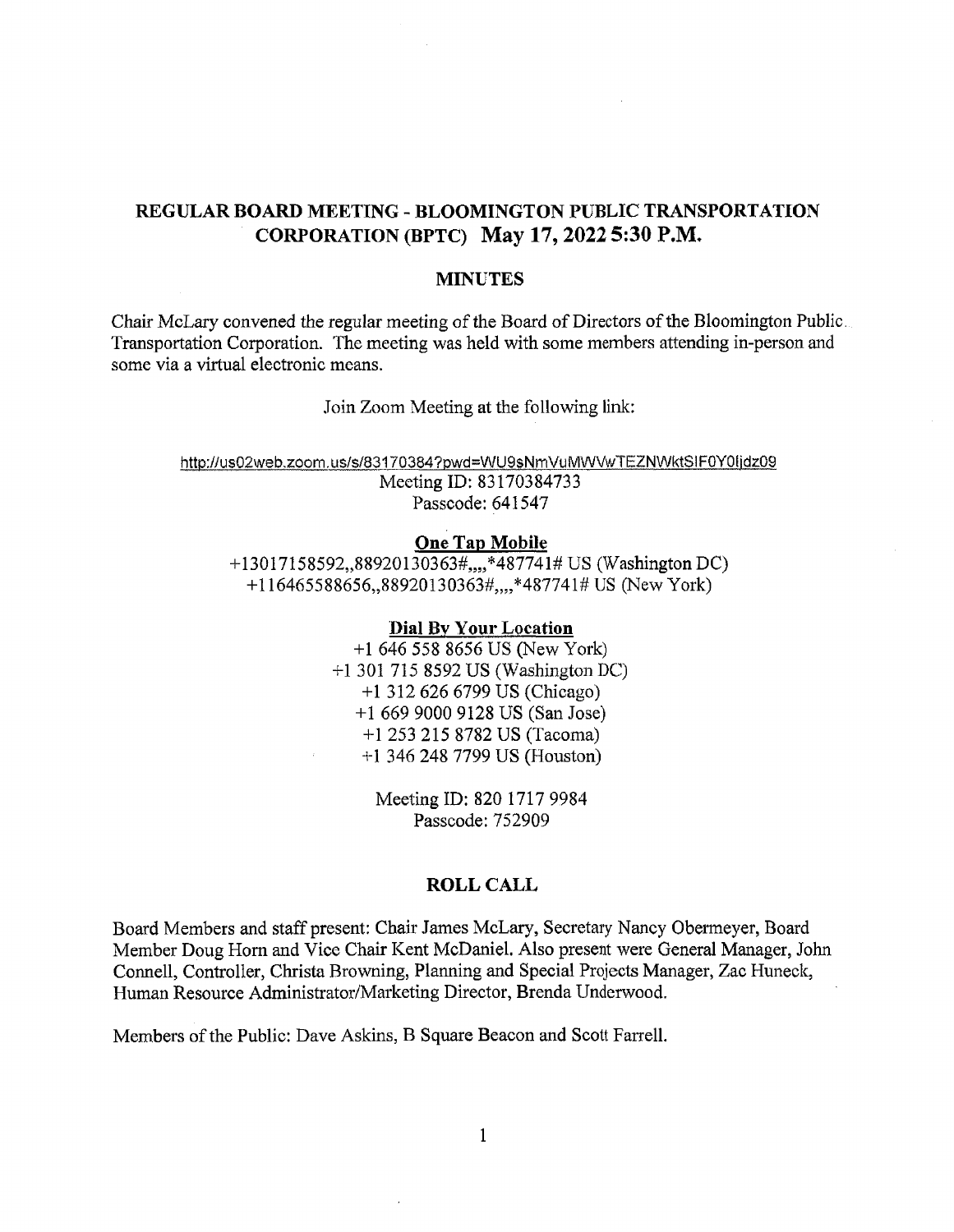The following additional persons were also present via Zoom. Andrew Coomer, Sam Dixon and Customer Service Manager/BT Access Manager Eli McCormick

#### **OLD BUSINESS**

General Manager Connell stated The FTA has granted preliminary approval of FlixBus use of the Bloomington Transit Terminal for passenger service. The final contract has been reviewed by city legal. The contract requires FlixBus to pay \$15,000 on a calendar year basis and \$60 per each departures in excess of two.

Board Member Horn made a motion to approve Resolution 22-06; a resolution approving a contract with FLIXBUS for use of the Downtown Transfer Facility. Secretary Obermeyer seconded it. The Board approved unanimously.

#### **MINUTES**

The minutes for the April 19, 2022 meeting were presented for approval by Secretary Obermeyer and seconded by Vice Chair McDaniel. The minutes were approved unanimously.

#### **NEW BUSINESS-ACTION ITEMS**

General Manager Connell stated the evaluation committee consisting of himself, BPTC Board Chair, James McLary, Vice Chair McDaniel, and Planning and Special Projects Manager Zac Huneck reviewed and evaluated proposals received from RLS Associates Inc., and Foursquare ITP for the Strategic Plan Development Services. He said the committee scored the proposals and determined Foursquare ITP was the best and most advantageous firm for the BPTC to use for this project. Mr. Connell noted the selection committee held a meeting with Foursquare on Monday, May 9<sup>th</sup>, to discuss the project priorities and to request an updated detailed budget. Mr. Connell said he emailed the Board the revised detailed budget. Mr. Connell stated, Foursquare ITP came under budget with an amount of \$99,934.00.

Secretary Obermeyer made a motion to approve Resolution 22-10; a resolution approving the General Manager to negotiate a contract not to exceed \$100,000, with Foursquare ITP for Strategic Plan Development Services. Board Member Horn seconded it. The Board approved unanimously.

General Manager Connell stated the deadline for the discretionary FTA 5339 grant applications is May 31, 2022. He said Staff is recommending applying for \$7,040,000 in federal funds for the purchase of eight Battery Electric Buses. Mr. Connell said Resolution 22-11 commits BPTC to provide to local match of \$1,760,000. He said the local funds will come from BPTC reserves and reimbursed with LIT funding from the city.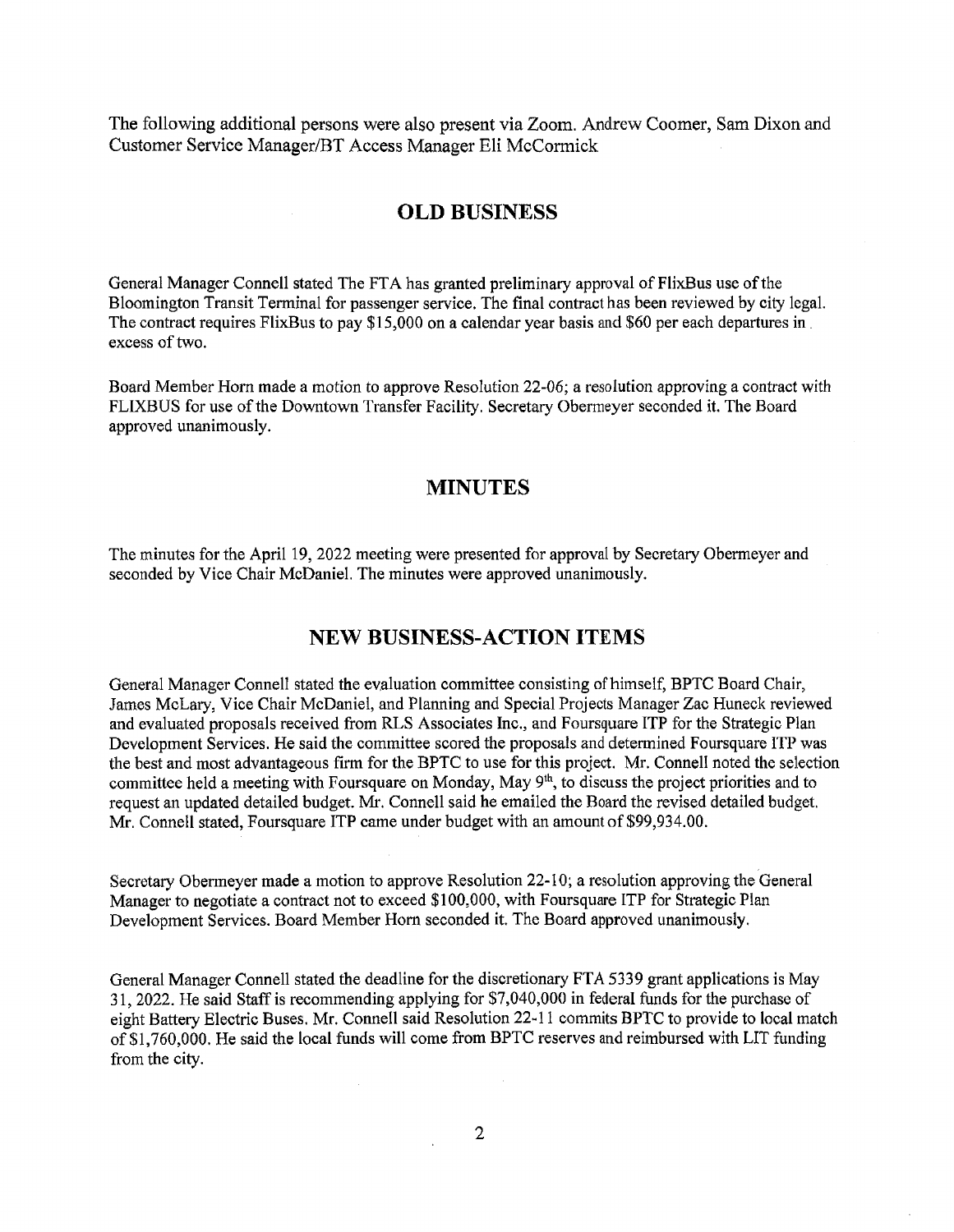Board Member Horn made a motion to approve Resolution 22-11; a resolution authorizing an application for FY2022 FTA5539 (c) funds for eight battery electric buses for service expansion. Secretary Obermeyer seconded it. The Board approved unanimously.

General Manager Connell stated that the City Council approved a large development known as the Verve, located at 1820 N. Walnut Street, it will include several hundred units. He said the development is expected to have many IU students living there once it opens in August 2022. Mr. Connell noted one of the conditions in the City Council's approval of the development was that the development contract with BPTC to provide general public bus service to/from the development to the IU Campus. He said following the Council approval, a draft agreement with the developer was negotiated. After lengthy, discussion regarding the length of the term of the agreement, we have settled on a three year agreement. Mr. Connell said the primary terms of the agreement are as follows:

CDG shall pay to BPTC for said bus transportation services a sum equal to:

| \$13,981.25 on August 31, 2022    | \$13,981.25 on January 31, 2023  |
|-----------------------------------|----------------------------------|
| \$13,981.25 on September 30, 2022 | \$13,981.25 on February 28, 2023 |
| \$13,981.25 on October 31, 2022   | \$13,981.25 on March 31, 2023    |
| \$13,981.25 on November 30, 2022  | \$13,981.25 on April 30, 2023    |
| \$13,981.25 on December 31, 2022  | \$13,981.25 on May 31, 2023      |

Mr. Connell stated the hourly rate of compensation payable by CDG to BPTC for the second (2<sup>nd</sup>) and third (3rd) years of this agreement shall be \$77.59 per hour and \$79.92 per hour, respectively.

Secretary Obermeyer made a motion to approve Resolution 22-12; a resolution approving an agreement between BPTC and Bloomington IN Properties I, LLC, for transit services. Vice Chair McDaniel seconded it. The Board approved unanimously.

# **MANAGER AND STAFF REPORTS**

General Manager Connell stated the RATP Dev technology assessment study has been completed. Mr. Connell said he tried to arrange the first presentation for tonight's meeting. He said it will be in June now. He said a couple of the key players were out of the country and could not make it for the presentation. Chair McLary questioned if Mr. Connell could give a brief overview of the study. Mr. Connell stated he thinks we have a lot of work ahead of us. He said technology wise we are maybe 10 years behind of where he would like to see us. Mr. Connell said he will go over the results at the June Board Meeting.

Mr. Connell stated the final report for alternative fuel should be done by the end of June. He said the presentation on the results will be in July.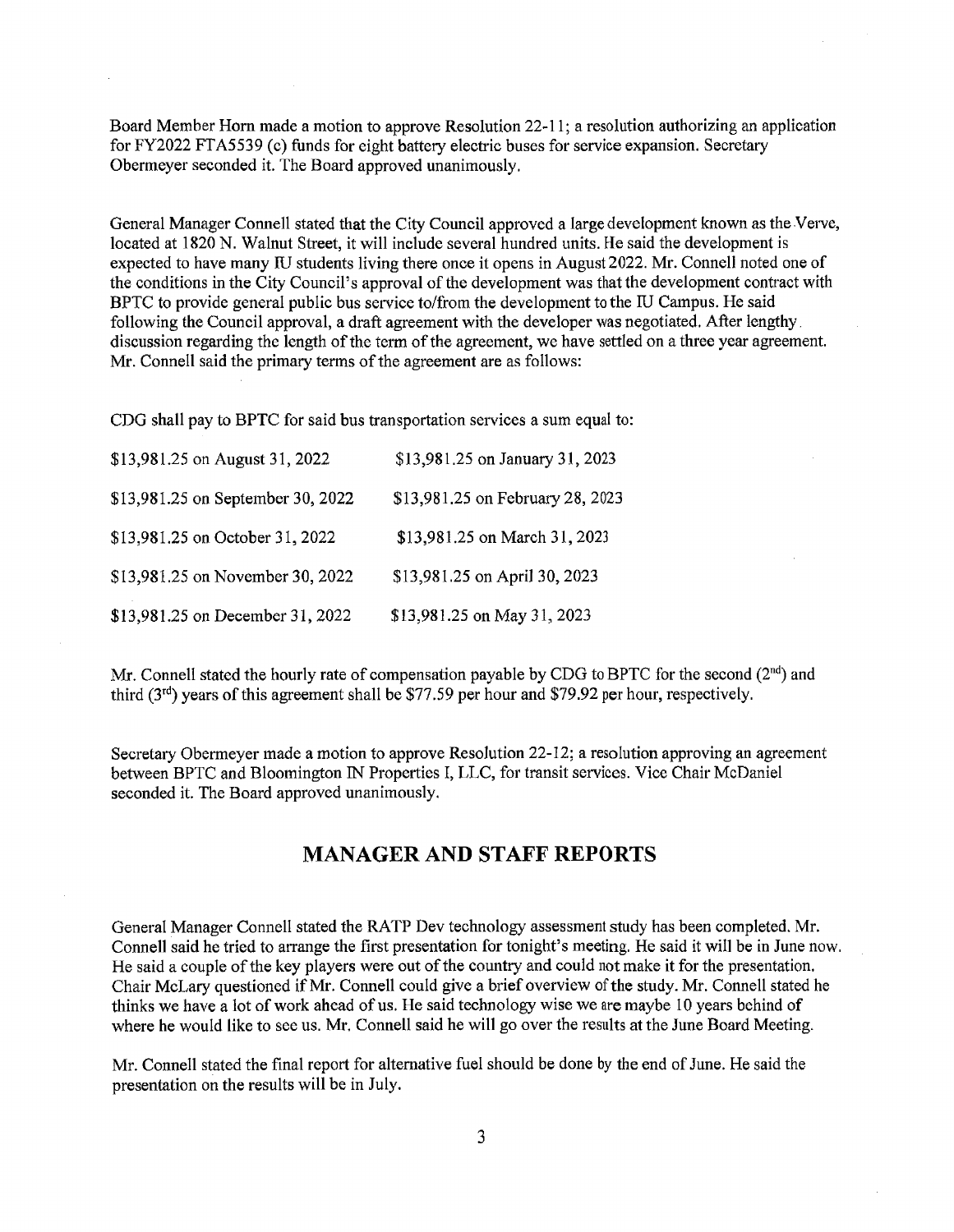Planning and Special Projects Manager Zac Huneck gave an overview of the proposed service changes. Mr. Huneck stated fixed route changes consists of four major components, merging of four east side routes. He said route 9 is one of our most productive routes and we need to make sure any changes made do not disrupt that route. He noted that route seven better represents what we are trying to do with the route optimization study.

Mr. Connell stated he was hoping for a June 6<sup>th</sup> launch date for Micro-Transit. He said we are still providing evening service. Mr. Connell noted the idea behind launching Micro-Transit, using Uber and Lyft was to reduce evening hours to give the drivers a break and be able to use PTO time. He said we are seeing little ridership in the evening hours. Mr. Connell noted an unexpected delay in the project is the legal review of the contracts. Mr. Connell said hopefully soon we will have an agreement that all parties can agree upon. He said he is hoping the latest to get everything resolved is the last week of June.

Planning and Special Projects Manager Zac Huneck stated that April 2022 fixed route provided 177,476 trips. It is up 110% from April 2021, He said BT Access provided 1961 trips for the month of April, 2022. It is up 7% from April 2021.

Controller Browning gave an overview of the April Financial Report, as included in the Board Packet,

Human Resource Administrator/Marketing Director Brenda Underwood stated we did not have any new hires in April and we lost two employees. She said she is on target working with 5 applicants and getting them on board in June. Brenda said we do have our ad running on four different radio stations. Brenda noted she has been working with New Hope and hoping to network with them to get applicants. She said the Excel Center has a new CDL certification program and she is networking with them and hoping to participate in some lunch and learns with their students. She said The Excel Center helps students to get their CDL permit then they turn them over to us for training. General Manager Connell said that Brenda has spent a couple of her weekends doing outreach activities. He said it is greatly appreciated.

Brenda stated the City Parks has their program, which I gave all the Board Members a copy. This is for their Kids City Program, they are requesting summer fun passes. Brenda said she put the cost on the attached sheet of the program she gave the Board Members. She said in return BTPC gets discount rates to Twin Lakes and we have a few employees already utilizing the program.

Secretary Obermeyer made a motion to approve the Summer Fun Passes, Vice Chair McDaniel seconded it. The board approved unanimously.

Board Member Horn stated he attended the May 13,2022 meeting of the Bloomington Monroe County Metropolitan Planning Organization Policy Committee. He said the highlight of the meeting was the adoption of The 2022 Unified Planning Work Program. Mr. Horn noted the final interaction of the Program includes an additional \$17,000.00 for Bloomington Transit specific to the upcoming Strategic Plan, bringing total MPO support to \$50,000.00 for that project.

# **APPROVAL OF CLAIMS**

The Claims for April 19, 2022 were presented for approval by Vice Chair McDaniel and seconded by Secretary Obermeyer. The claims were approved unanimously.